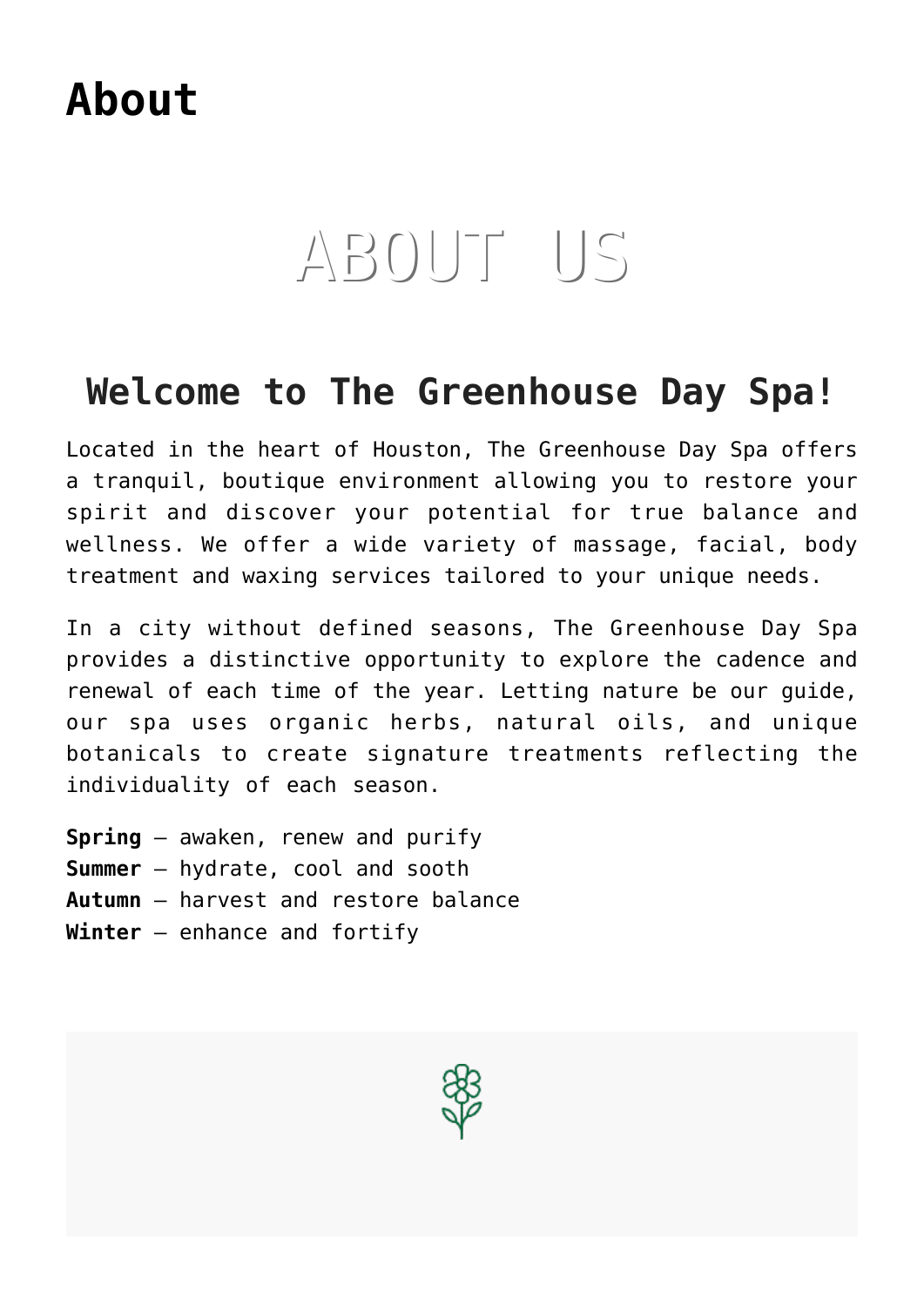#### Spring

awaken, renew and purify



## Summer hydrate, cool and sooth



Autumn

harvest and restore balance